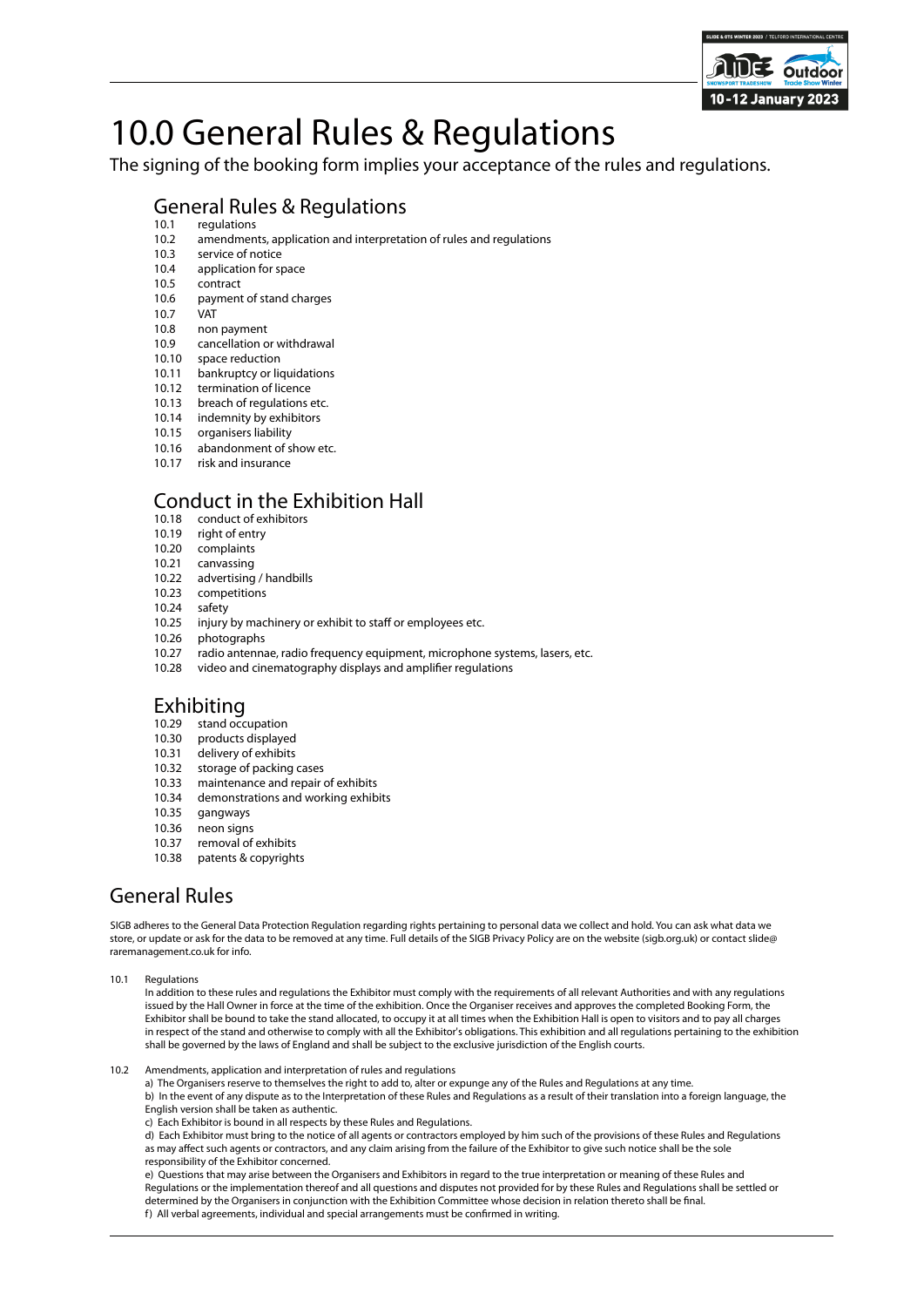

#### 10.3 Serving of notice

Any notice on any person under these regulations shall be given in writing. Such notice shall be deemed to have been properly served if (a) handed to him personally or to any person who is apparently his employee or representative, or (b) left at his last known address, or (c) sent to his last known address by registered letter in such case notice shall conclusively be deemed to have been served at the time when such registered letter would normally be delivered or (d) affixed to his stand.

10.4 Application for space

The Organisers reserve the right to refuse any application without reason given. After receipt of the Booking Form, each Exhibitor will be allocated stand space and will receive invoices for the cost of stand space, as per the payment schedule.

10.5 Contract

No stand will be reserved or treated as allocated and no contract shall exist until the Exhibitor has returned the completed Booking Form and has received written approval. The contract constitutes a licence to exhibit and not a tenancy. The Organiser reserves the right to make any alterations to the floorplan deemed to be necessary in the best interest of the exhibition as a whole and to alter the shape, size or position of the space allocated to the Exhibitor.

#### 10.6 Payment of stand charges

The charges payable by the Exhibitor are set out in the Booking Form and must be received by the Organiser as follows: 50% Deposit Payment due with booking. 50% Balance invoiced in November with payment due by 31 December. 100% will be invoiced on receipt of bookings received from 1st November.

Any exhibitor who has not supplied cleared funds prior to the show opening will not be permitted to exhibit.

10.7 VAT

Value Added Tax is not included in any of the charges shown on the Booking Form, but will be charged, where appropriate on all invoices, the dates of which will also be the tax point dates.

10.8 Non-Payment

If payments are not received by the due date, the Organiser may exclude the Exhibitor from the Exhibition, terminate the Contract or, (without prejudice to any other rights or remedies of the Organiser) charge the Exhibitor interest at the rate of 4% over the base rate from time to time of The Royal Bank of Scotland plc on any charges not paid by the due dates for payment thereof from such date until the same are paid.

#### 10.9 Cancellation or withdrawal

Cancellation or withdrawal of the Exhibitor is only permitted if effected by notice in writing, provided that the following percentages of the costs shall be payable, depending on the date of receipt of such cancellation notice.

| On or before 30th November | - 50% of the total stand cost. |
|----------------------------|--------------------------------|
| After 30th November        | -100% of the total stand cost. |

To the extent that such amounts have not been paid, the balance shall be immediately due and payable and if more than the above amounts have been paid, the Organiser shall refund the balance following the receipt of such cancellation notice.

#### 10.10 Space Reduction

Should an Exhibitor wish to reduce the stand space allotted after the Booking Form has been received and approved by the Organiser, the Organiser shall have the right to charge the following penalty fees:

Up to 31st October<br>From 31st October to 30th November - 10% cost of area reduced. From 31st October to 30th November<br>After 30th November - 100% cost of area reduced.

10.11 Bankruptcy or liquidation

Should an Exhibitor, being an individual or firm, become bankrupt, having a Receiving Order made against him or them or make any arrangements with his or their creditors or, being a limited liability company, go into liquidation (other than a voluntary liquidation for the purpose of amalgamation or reconstruction) or have a Receiver appointed, the contract with such Exhibitor shall terminate forthwith save that all rental paid shall be forfeited and the balance of the whole of the space rental payable under the Contract shall become due and payable forthwith and such termination shall be without prejudice to any claim of the Company against the Exhibitor in respect of any antecedent breach.

10.12 Termination of licence

a. If at any time for any reason whatsoever an Exhibitor terminates his licence to exhibit granted to him by the Organisers, the Exhibitor shall not be entitled to any refund of charges or monies paid for the stand.

b. In every case where, under these regulations, the Organisers terminate the licence of any Exhibitor.

i) The Organisers shall be entitled (1) at the Exhibitors risk and expense to break open any locks, doors, night sheets or other protective structure on the stand or any containers and to dismantle his stand and to remove and take possession of (and if they think fit to place in store) any goods (including any stand fittings) on the stand or any goods belonging to the Exhibitor elsewhere in the Exhibition Hall; and (2) to grant a licence to some other person to occupy the stand.

ii) The Exhibitor shall refund to the Organisers any expenses (including storage charges) to which they have been put, the Organisers shall have a lien on all goods taken into their possession for all sums due to them by the Exhibitor; including any such expenses and the cost of any proceeding.

iii) The Exhibitor shall indemnify the Organisers against all claims that may be made against them by any person arising out the exercise by them of their powers under this regulation.

iv) The Organisers shall not incur any liability to the exhibitor by reason of terminating his licence or of the exercise by them of their powers under this regulation nor shall they be liable to him for any loss or damage to any goods including stand-fitting howsoever caused. v) The Exhibitor shall not be entitled to any refund of charges or monies paid for stand throughout the period of the show.

10.13 Breach of regulations etc.

In the event of any Exhibitor committing a breach of any of these regulations or failing to observe any requirements of the Organisers within the time stipulated by the Organisers at their absolute discretion, or if no time is stipulated than forthwith, or if the Organisers being of the opinion that this conduct or proposed conduct is or may be undesirable in the interest of the Exhibition or that his business is being or may be conducted in such a manner that there is a risk of persons who may do business with him being dissatisfied or of discredit being brought upon the Exhibition, the Organisers shall be entitled by notice to the Exhibitor to terminate the Exhibitor's licence. Powers conferred on the Organisers by any other regulation shall be in addition to and not in substitution for the powers conferred on them by this regulation.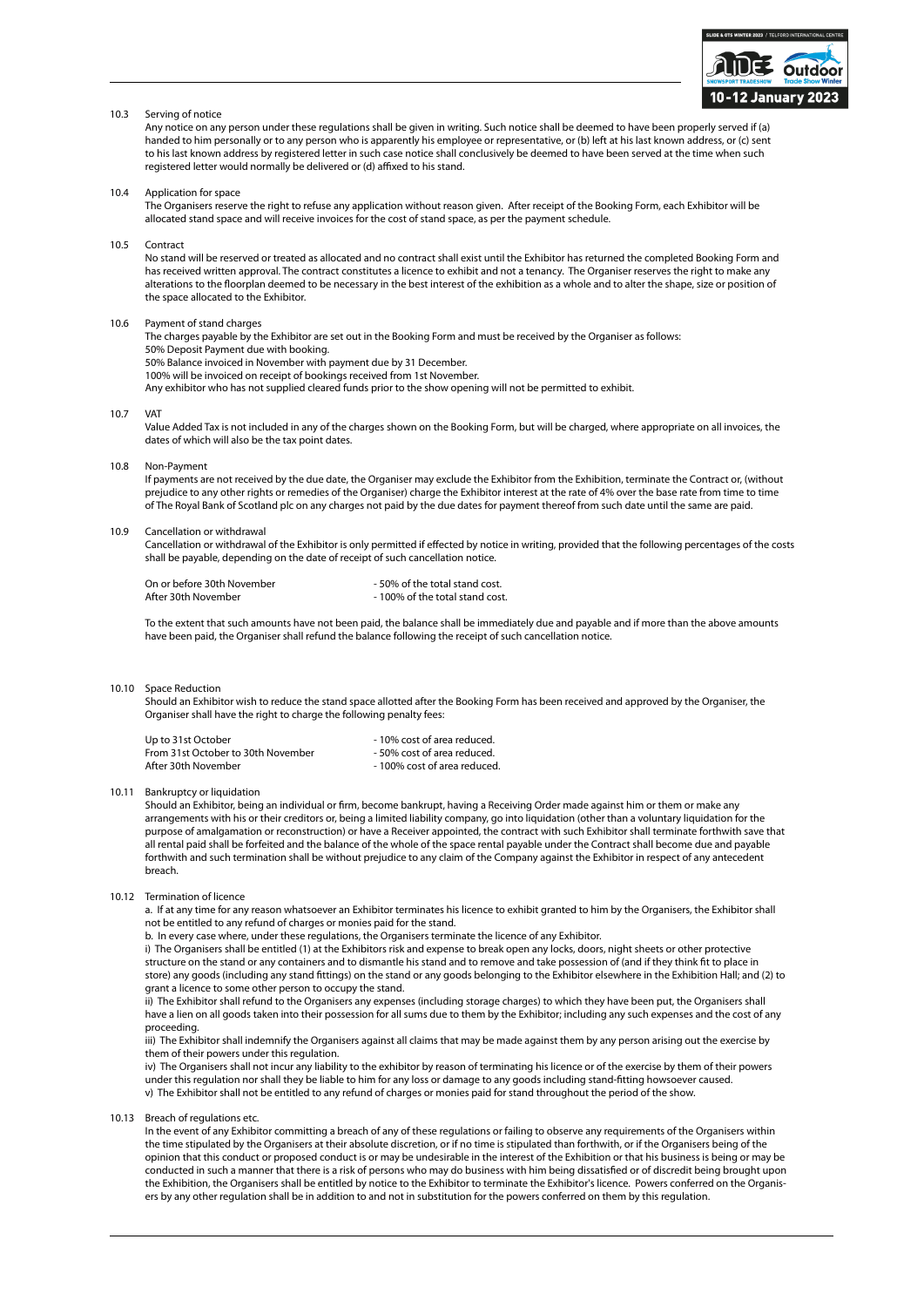

### 10.14 Indemnity by exhibitors

The Exhibitor indemnifies the Organisers against all actions, expenses, costs, charges or claims for which the Organisers or any of their contractors may become liable in consequences of damage or injury to any person or property occasions by or arising out of the act, default or negligence of the Exhibitor, his representatives, servants or workmen, or any other person or persons under his direction or any independent contractor engaged by him.

10.15 Organisers' liability

The Organisers shall be excused performance of any obligation if they are prevented or materially hindered from carrying out that obligation by reason of any unavoidable cause whatsoever and in such cases the Organisers shall be under no liability.

The Organisers shall be entitled to exercise all or part of the rights, powers or discretions conferred upon them by these Regulations without assigning any reason and (unless otherwise provided) at their absolute discretion. In no circumstances shall the exercise by the Organisers of any of these rights, power or discretions give rise to any claim whatsoever against them.

In no circumstances will the Organisers accept, sign or otherwise assume responsibility for any goods or other material on behalf of an Exhibitor for any removal of any goods or materials.

#### 10.16 Abandonment of show etc.

Should all or any part of the exhibition hall not be fully available for the exhibition or should fire, flood, war, strike or other labour trouble, terrorist act or threat of such, force majeure, or act of God or any other occurrence or circumstance whatsoever render it, in the opinion of the Organisers, advisable to postpone, interrupt or prematurely conclude it in whole or part, or to hold it on a reduced scale, the Organisers may terminate the contract at any time on giving the Exhibitor notice in writing to that effect, and in such a case the Organisers shall be under no liability to the Exhibitor nor shall the Exhibitor be entitled to any refund of charges of monies paid for the stand and shell scheme construction.

#### 10.17 Risk and Insurance

a) Each Exhibitor exhibits entirely at his own risk. The Exhibitor is responsible for all claims arising from personal injury or damage to property arising in connection with the erection and dismantling of the Exhibitor's stand and anything permitted, omitted or done thereon or therefrom during the period of the Exhibition or the construction and dismantling periods caused directly or indirectly by the Exhibitor or any contractor, sub-contractor, servant, agent, licensee or invitee of his or the act, omission or neglect of any such person or by an exhibit, machinery or other article or thing of the Exhibitor or in the possession or use of the Exhibitor or any servant or agent of his. The Exhibitor will indemnify the Organisers in respect of each and every such claim and all actions, proceedings, costs, claims and demands in respect thereof. The Exhibitor must take out adequate insurances in respect of all such claims.

b) The Organisers will take such precautions as they may consider advisable for the proper running of the Exhibition, but will not at any time be responsible for the loss of, or damage to, or safety of any exhibit, empty cases, tools or other property of an Exhibitor or any other person under any circumstances whatsoever.

c) All Exhibitors are expected to effect their own insurance against all relevant risks. In any event, the Exhibitor must also hold a Public Liability policy of insurance to cover negligence for an indemnity of at least £1,000,000.00 (one million pounds). The policies of insurance to be shown to the Organisers on demand.

d) In the event of any person sustaining loss, injury or damage, implement or article belonging to an Exhibitor the said Exhibitor shall free and relieve the Organisers of all claims, actions or suits made to expenses incurred in connection therewith.

e) The Exhibitors hereby agree to free the Organisers of all responsibility for loss or damage arising directly or indirectly through any Act of God, War, Terrorist Acts or threats of such, Strikes, Lock-Outs, Trade Disputes, Fire, Flood, Drought or from Riots or similar commotions within or without the building, or any other cause beyond the Organisers control or owing to the inability to procure material or articles except at enhanced prices due to any of the foregoing causes.

f) The Organisers may arrange for Exhibitors to be offered an insurance policy. Such policy is not endorsed or otherwise recommended by the Organisers and its appropriateness must be assessed by the Exhibitor.

g) The Exhibitor shall do nothing to jeopardise the current insurance policies of the Exhibition Hall and shall in all cases comply with any requirements of the Fire Officer or other authorities concerned.

### Conduct in the Exhibition Hall

#### 10.18 Conduct of exhibitors

Every Exhibitor shall ensure that his stand is open to view and staffed by competent representatives during the Exhibition hours. In the event of the Exhibitor failing to open his stand or uncover his exhibits the Organisers may arrange for the stand and exhibits to be removed and the Exhibitor shall be liable for any charges that may thereby be incurred. The Organisers will not be liable for any losses, including consequential losses, sustained by the Exhibitor as a result of this action.

Every Exhibitor and all persons for whom he may be considered responsible in any way whatsoever, must conduct himself in such a manner as shall not be objectionable to any other Exhibitor, Exhibitor's employee, visitor or the Organisers, and shall not create any disturbance or obstruction. Any person who does not comply with these regulations shall be liable, at the discretion of the Organisers, to be removed from the Exhibition building and refused re-admission during the period of the Exhibition.

#### 10.19 Right of entry

The Organisers are entitled to refuse admission or remove from the Exhibition Hall any person whatsoever without incurring any liability whatsoever in any way.

#### 10.20 Complaints

All complaints shall be made to the Organisers in writing immediately upon receipt of stand, but no later than the last day of erection, so that the Organisers can eliminate any faults. Subsequent complaints cannot be considered and are not grounds for claims against the Organisers.

#### 10.21 Canvassing

Canvassing in any form outside Exhibitors' stand area is forbidden. Any Exhibitor found canvassing in aisles or other common areas will be in breach of exhibition regulations and will be liable to expulsion from the exhibition.

#### 10.22 Advertising / Handbills

No Exhibitor or Sponsor will be permitted to sell advertising space in any area relating to the Exhibition without the approval of the Organisers. The distribution of handbills is forbidden outwith the space allocated to each exhibitor. Self-adhesive advertising stickers are not permitted in the exhibition hall.

#### 10.23 Competitions

No competitions or the like may be held without the written permission of the Organisers.

#### 10.24 Safety

Exhibitors will be required to remove from stands any objects the Organisers may consider unsuitable.